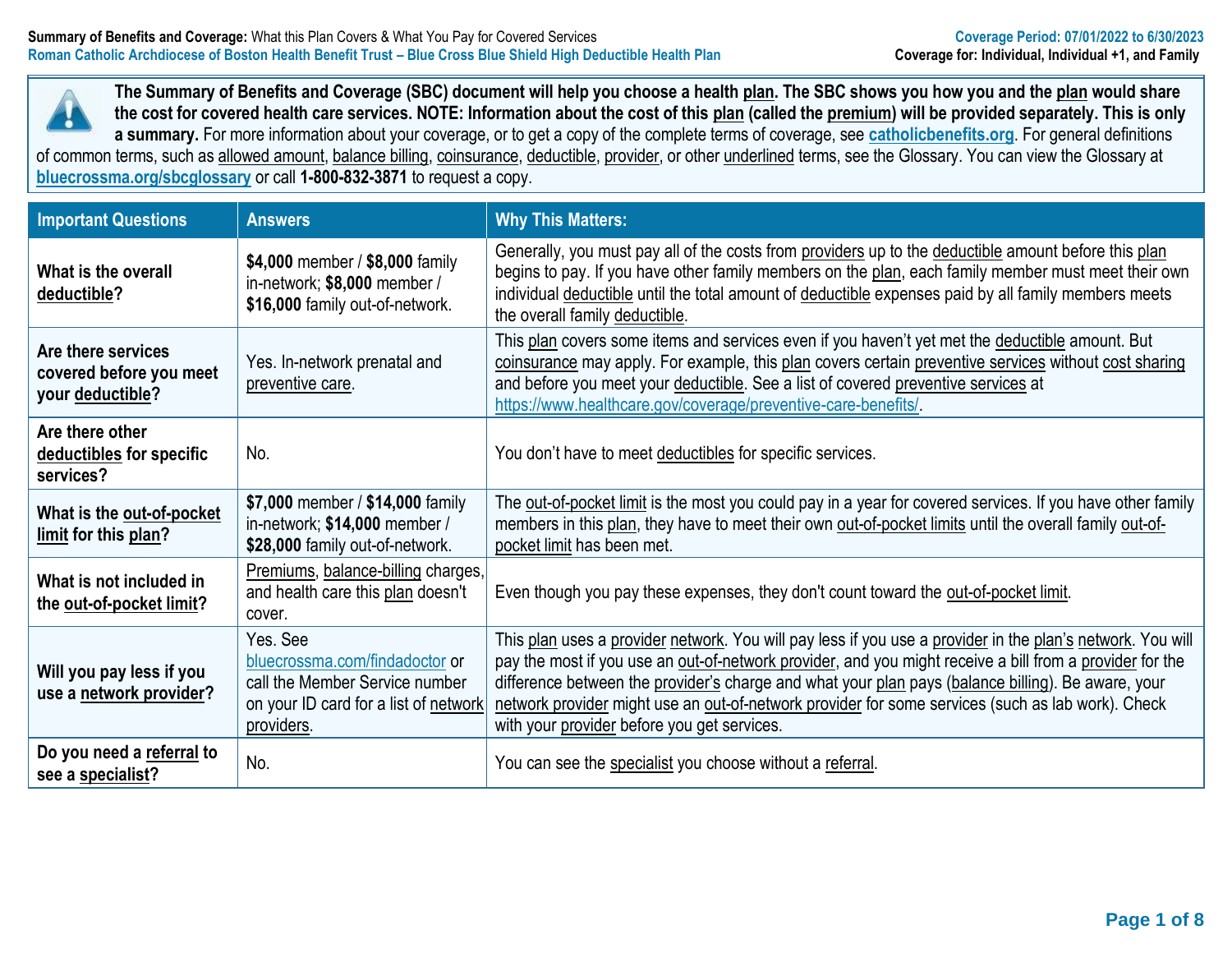$\blacktriangle$ All **coinsurance** costs shown in this chart are after your **deductible** has been met, if a **deductible** applies.

|                                                                                                                                                                                                                                                                                                                                                                                                                                                                                                                                                                                                                                                                                                                                                                                   |                                                                                                                                                                                  |                                                  |                                                     | Limitations, Exceptions, & Other<br><b>Important Information</b>                                                                                                                                                                                                                                                             |  |
|-----------------------------------------------------------------------------------------------------------------------------------------------------------------------------------------------------------------------------------------------------------------------------------------------------------------------------------------------------------------------------------------------------------------------------------------------------------------------------------------------------------------------------------------------------------------------------------------------------------------------------------------------------------------------------------------------------------------------------------------------------------------------------------|----------------------------------------------------------------------------------------------------------------------------------------------------------------------------------|--------------------------------------------------|-----------------------------------------------------|------------------------------------------------------------------------------------------------------------------------------------------------------------------------------------------------------------------------------------------------------------------------------------------------------------------------------|--|
| <b>Common Medical Event</b>                                                                                                                                                                                                                                                                                                                                                                                                                                                                                                                                                                                                                                                                                                                                                       | <b>Services You May Need</b>                                                                                                                                                     | <b>In-Network</b><br>(You will pay the<br>least) | <b>Out-of-Network</b><br>(You will pay the<br>most) |                                                                                                                                                                                                                                                                                                                              |  |
|                                                                                                                                                                                                                                                                                                                                                                                                                                                                                                                                                                                                                                                                                                                                                                                   | Primary care visit to treat an injury or illness                                                                                                                                 | 20% coinsurance                                  | 40% coinsurance                                     | Deductible applies first; a telehealth<br>cost share may be applicable                                                                                                                                                                                                                                                       |  |
| <b>What You Will Pay</b><br>20% coinsurance;<br>40% coinsurance;<br>40% coinsurance /<br>20% coinsurance /<br>Specialist visit<br>chiropractor visit;<br>chiropractor visit;<br>20% coinsurance /<br>40% coinsurance<br>acupuncture visit<br>acupuncture visit<br>If you visit a health care<br>provider's office or clinic<br>Preventive care/screening/immunization<br>No charge<br>40% coinsurance<br>Diagnostic test (x-ray, blood work)<br>20% coinsurance<br>40% coinsurance<br>If you have a test<br>Imaging (CT/PET scans, MRIs)<br>40% coinsurance<br>20% coinsurance<br>If you need drugs to treat<br>Generic drugs<br>20% coinsurance<br>Not covered<br>your illness or condition<br>More information about<br>Preferred brand drugs<br>Not covered<br>20% coinsurance | Deductible applies first; limited to 18<br>chiropractor visits per plan year;<br>limited to 12 acupuncture visits per<br>plan year; a telehealth cost share may<br>be applicable |                                                  |                                                     |                                                                                                                                                                                                                                                                                                                              |  |
|                                                                                                                                                                                                                                                                                                                                                                                                                                                                                                                                                                                                                                                                                                                                                                                   |                                                                                                                                                                                  |                                                  |                                                     | Deductible applies first for out-of-<br>network; limited to age-based<br>schedule and / or frequency; a<br>telehealth cost share may be<br>applicable. You may have to pay for<br>services that aren't preventive. Ask<br>your provider if the services needed<br>are preventive. Then check what your<br>plan will pay for. |  |
|                                                                                                                                                                                                                                                                                                                                                                                                                                                                                                                                                                                                                                                                                                                                                                                   |                                                                                                                                                                                  |                                                  |                                                     | Deductible applies first; pre-<br>authorization may be required                                                                                                                                                                                                                                                              |  |
|                                                                                                                                                                                                                                                                                                                                                                                                                                                                                                                                                                                                                                                                                                                                                                                   |                                                                                                                                                                                  |                                                  |                                                     | Deductible applies first; pre-<br>authorization may be required                                                                                                                                                                                                                                                              |  |
|                                                                                                                                                                                                                                                                                                                                                                                                                                                                                                                                                                                                                                                                                                                                                                                   |                                                                                                                                                                                  |                                                  |                                                     | If drug is preventive, no charge.<br>Otherwise, deductible applies first.                                                                                                                                                                                                                                                    |  |
| prescription drug                                                                                                                                                                                                                                                                                                                                                                                                                                                                                                                                                                                                                                                                                                                                                                 |                                                                                                                                                                                  |                                                  |                                                     | If drug is preventive, no charge.<br>Otherwise, deductible applies first.                                                                                                                                                                                                                                                    |  |
| coverage is available at<br>www.catholicbenefits.org/                                                                                                                                                                                                                                                                                                                                                                                                                                                                                                                                                                                                                                                                                                                             | Non-preferred brand drugs                                                                                                                                                        | 20% coinsurance                                  | Not covered                                         | If drug is preventive, no charge.<br>Otherwise, deductible applies first.                                                                                                                                                                                                                                                    |  |
| health/rx.htm<br>or 877-430-8633                                                                                                                                                                                                                                                                                                                                                                                                                                                                                                                                                                                                                                                                                                                                                  | <b>Specialty drugs</b>                                                                                                                                                           | 20% coinsurance                                  | Not covered                                         | If drug is preventive, no charge.<br>Otherwise, deductible applies first.                                                                                                                                                                                                                                                    |  |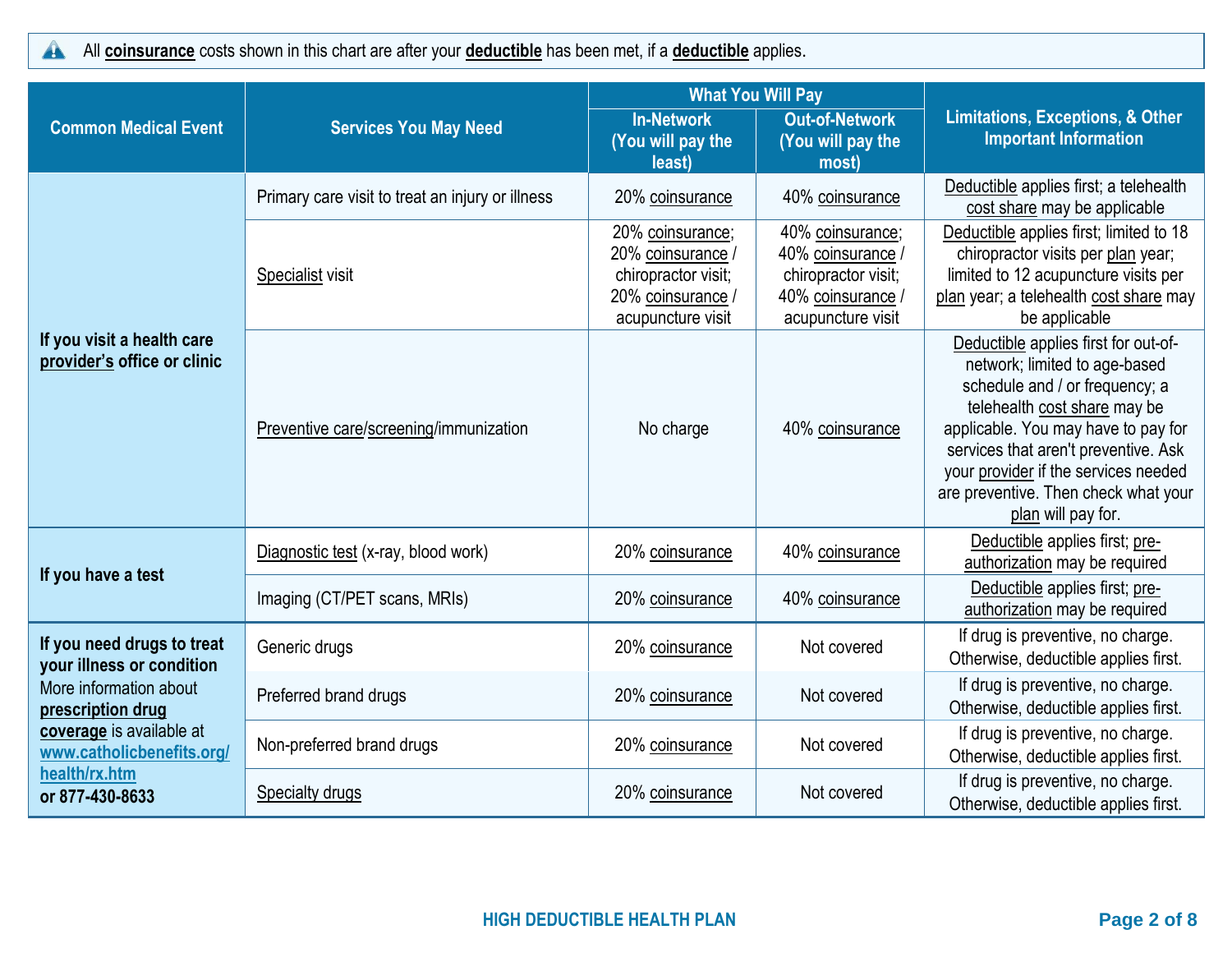|                                                             |                                                | <b>What You Will Pay</b>                                                                    |                                                     |                                                                                                                                                        |
|-------------------------------------------------------------|------------------------------------------------|---------------------------------------------------------------------------------------------|-----------------------------------------------------|--------------------------------------------------------------------------------------------------------------------------------------------------------|
| <b>Common Medical Event</b><br><b>Services You May Need</b> |                                                | <b>In-Network</b><br>(You will pay the<br>least)                                            | <b>Out-of-Network</b><br>(You will pay the<br>most) | <b>Limitations, Exceptions, &amp; Other</b><br><b>Important Information</b>                                                                            |
| If you have outpatient                                      | Facility fee (e.g., ambulatory surgery center) | 20% coinsurance                                                                             | 40% coinsurance                                     | Deductible applies first; pre-<br>authorization required for certain<br>services                                                                       |
| surgery                                                     | Physician/surgeon fees                         | 20% coinsurance                                                                             | 40% coinsurance                                     | Deductible applies first; pre-<br>authorization required for certain<br>services                                                                       |
|                                                             | <b>Emergency room care</b>                     | 20% coinsurance                                                                             | 20% coinsurance                                     | In-network deductible applies first for<br>in-network and out-of-network<br>services                                                                   |
| If you need immediate<br>medical attention                  | Emergency medical transportation               | No charge                                                                                   | No charge                                           | In-network deductible applies first for<br>in-network and out-of-network<br>services                                                                   |
|                                                             | Urgent care                                    | 20% coinsurance                                                                             | 40% coinsurance                                     | Deductible applies first; a telehealth<br>cost share may be applicable                                                                                 |
| If you have a hospital stay                                 | Facility fee (e.g., hospital room)             | 20% coinsurance                                                                             | 40% coinsurance                                     | Deductible applies first; pre-<br>authorization required                                                                                               |
|                                                             | Physician/surgeon fees                         | 20% coinsurance                                                                             | 40% coinsurance                                     | Deductible applies first; pre-<br>authorization required                                                                                               |
| If you need mental health,<br>behavioral health, or         | <b>Outpatient services</b>                     | 20% coinsurance                                                                             | 40% coinsurance                                     | Deductible applies first; a telehealth<br>cost share may be applicable; pre-<br>authorization required for certain<br>services                         |
| substance abuse services                                    | Inpatient services                             | 20% coinsurance                                                                             | 40% coinsurance                                     | Deductible applies first; pre-<br>authorization required for certain<br>services                                                                       |
|                                                             | Office visits                                  | No charge for<br>prenatal care; 20%<br>40% coinsurance<br>coinsurance for<br>postnatal care |                                                     | Deductible applies first except for in-<br>network prenatal care; cost sharing<br>does not apply for in-network<br>preventive services; maternity care |
| If you are pregnant                                         | Childbirth/delivery professional services      | 20% coinsurance                                                                             | 40% coinsurance                                     | may include tests and services                                                                                                                         |
|                                                             | Childbirth/delivery facility services          | 20% coinsurance                                                                             | 40% coinsurance                                     | described elsewhere in the SBC<br>(i.e. ultrasound); a telehealth cost<br>share may be applicable                                                      |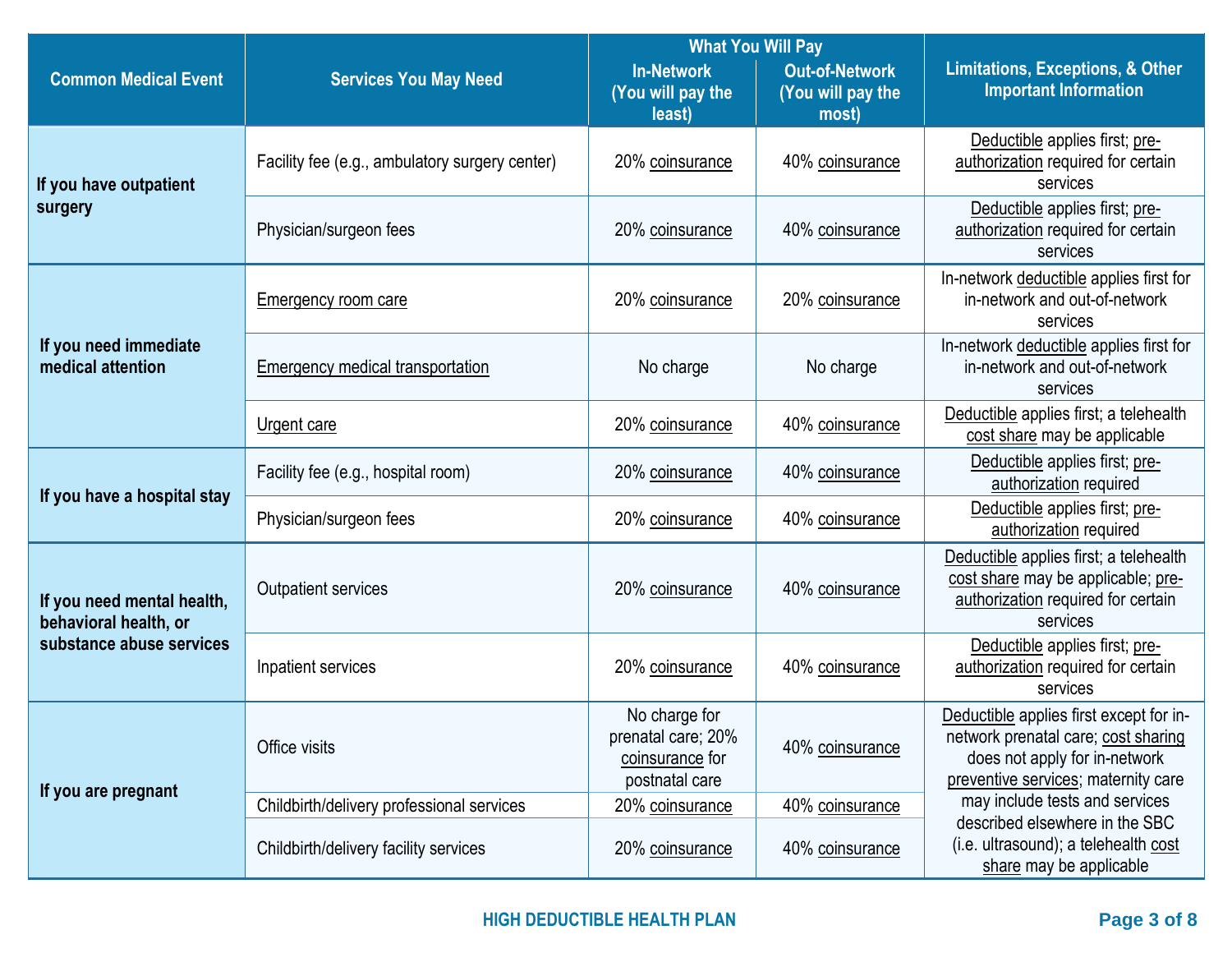|                                                                      |                                | <b>What You Will Pay</b>                                                                 |                                                                                          | <b>Limitations, Exceptions, &amp; Other</b><br><b>Important Information</b>                                                                                                                                                                                                                                                                                           |  |
|----------------------------------------------------------------------|--------------------------------|------------------------------------------------------------------------------------------|------------------------------------------------------------------------------------------|-----------------------------------------------------------------------------------------------------------------------------------------------------------------------------------------------------------------------------------------------------------------------------------------------------------------------------------------------------------------------|--|
| <b>Common Medical Event</b>                                          | <b>Services You May Need</b>   | <b>In-Network</b><br>(You will pay the<br>least)                                         | <b>Out-of-Network</b><br>(You will pay the<br>most)                                      |                                                                                                                                                                                                                                                                                                                                                                       |  |
|                                                                      | Home health care               | 20% coinsurance                                                                          | 40% coinsurance                                                                          | Deductible applies first; pre-<br>authorization required                                                                                                                                                                                                                                                                                                              |  |
|                                                                      | <b>Rehabilitation services</b> | 20% coinsurance for<br>outpatient services;<br>20% coinsurance for<br>inpatient services | 40% coinsurance for<br>outpatient services;<br>40% coinsurance for<br>inpatient services | Deductible applies first; limited to 60<br>outpatient visits per plan year (other<br>than for autism, home health care,<br>and speech therapy); limited to 100<br>days (combined with chronic disease<br>hospitals and skilled nursing facilities)<br>per plan year; a telehealth cost share<br>may be applicable; pre-authorization<br>required for certain services |  |
| If you need help<br>recovering or have other<br>special health needs | Habilitation services          | 20% coinsurance                                                                          | 40% coinsurance                                                                          | Deductible applies first; outpatient<br>rehabilitation therapy coverage limits<br>apply; coverage limits waived for early<br>intervention services for eligible<br>children; a telehealth cost share may<br>be applicable                                                                                                                                             |  |
|                                                                      | Skilled nursing care           | 20% coinsurance                                                                          | 40% coinsurance                                                                          | Deductible applies first; limited to 100<br>days (combined with chronic disease<br>and rehabilitation hospitals) per plan<br>year; pre-authorization required                                                                                                                                                                                                         |  |
|                                                                      | Durable medical equipment      | 20% coinsurance                                                                          | 40% coinsurance                                                                          | Deductible applies first; in-network<br>cost share waived for one breast<br>pump per birth                                                                                                                                                                                                                                                                            |  |
|                                                                      | Hospice services               | No charge                                                                                | 40% coinsurance                                                                          | Deductible applies first; pre-<br>authorization required for certain<br>services                                                                                                                                                                                                                                                                                      |  |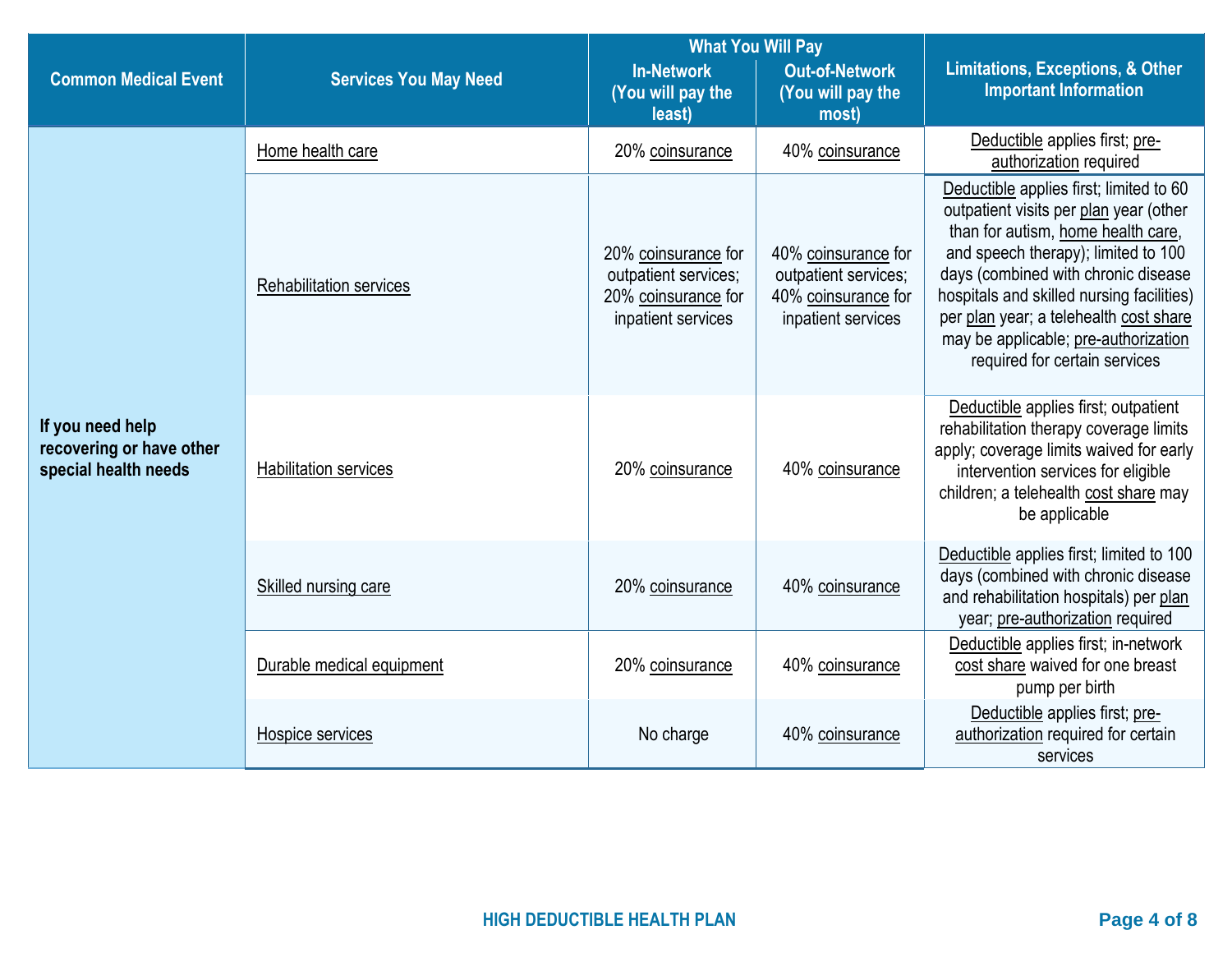|                                           |                              |                                                                       | <b>What You Will Pay</b>                                                    |                                                                                              |  |
|-------------------------------------------|------------------------------|-----------------------------------------------------------------------|-----------------------------------------------------------------------------|----------------------------------------------------------------------------------------------|--|
| <b>Common Medical Event</b>               | <b>Services You May Need</b> | <b>In-Network</b><br>(You will pay the<br>least)                      | <b>Out-of-Network</b><br>(You will pay the<br>most)                         | <b>Limitations, Exceptions, &amp; Other</b><br><b>Important Information</b>                  |  |
|                                           | Children's eye exam          | No charge                                                             | 40% coinsurance                                                             | Deductible applies first for out-of-<br>network; limited to one exam per<br><u>plan</u> year |  |
| If your child needs dental<br>or eye care | Children's glasses           | Not covered                                                           | Not covered                                                                 | None                                                                                         |  |
|                                           | Children's dental check-up   | No charge for members<br>with a cleft palate / cleft<br>lip condition | 40% coinsurance for<br>members with a cleft<br>palate / cleft lip condition | Deductible applies first for out-of-<br>network; limited to members under<br>age 18          |  |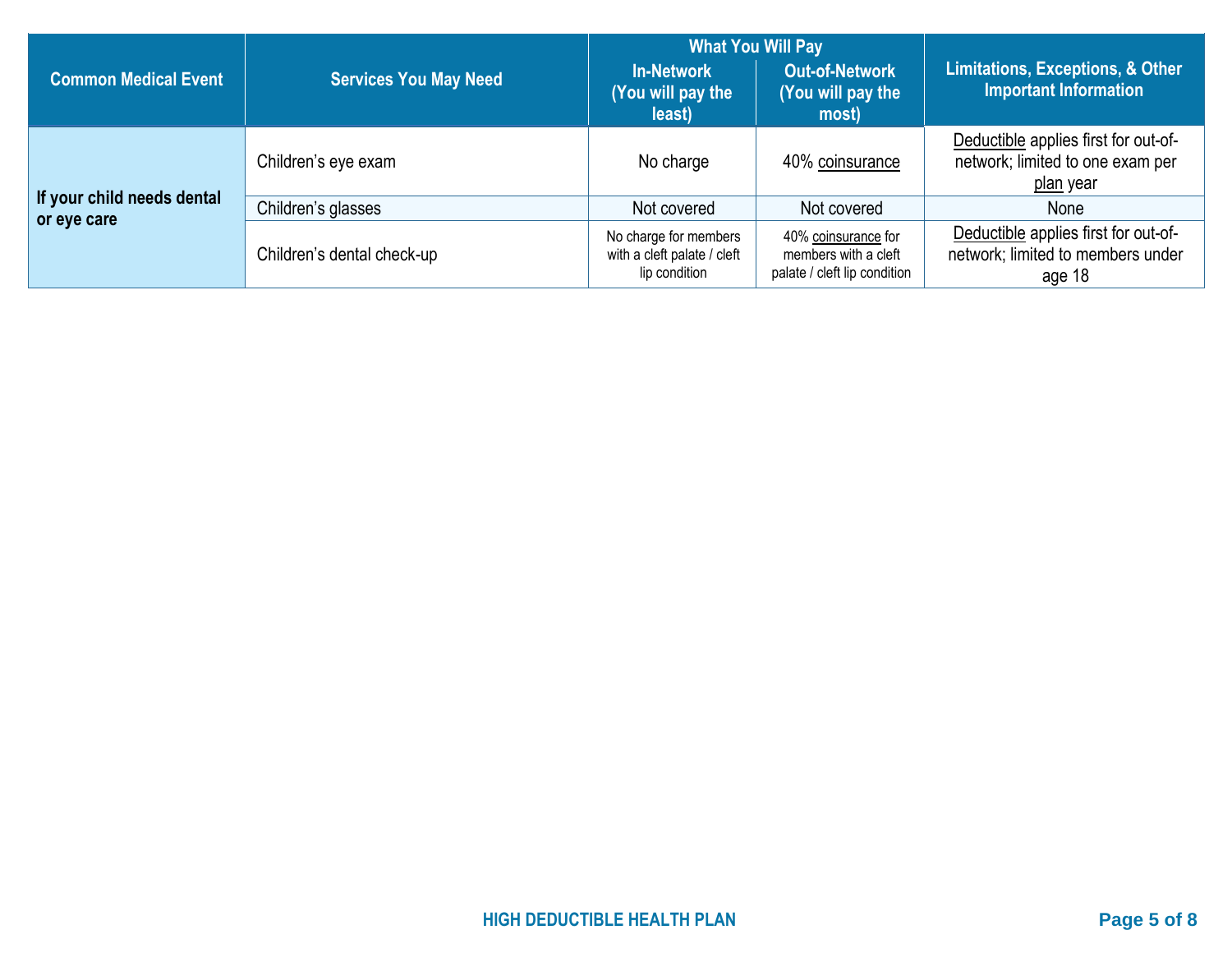## **Excluded Services & Other Covered Services:**

|           | Services Your Plan Generally Does NOT Cover (Check your policy or plan document for more information and a list of any other excluded services.)                                             |           |                                                                                                                                              |                        |                                                                                                                                 |  |
|-----------|----------------------------------------------------------------------------------------------------------------------------------------------------------------------------------------------|-----------|----------------------------------------------------------------------------------------------------------------------------------------------|------------------------|---------------------------------------------------------------------------------------------------------------------------------|--|
| $\bullet$ | Abortion and other services that are not in keeping<br>with teachings of the Catholic church<br>Children's glasses<br>Cosmetic surgery                                                       | $\bullet$ | Dental care (Adult)<br>Long-term care                                                                                                        | $\bullet$<br>$\bullet$ | Private-duty nursing<br>Weight loss programs                                                                                    |  |
|           | Other Covered Services (Limitations may apply to these services. This isn't a complete list. Please see your plan document.)                                                                 |           |                                                                                                                                              |                        |                                                                                                                                 |  |
|           | Acupuncture (12 visits per plan year)<br>Bariatric surgery<br>Chiropractic care (18 visits per plan year)<br>Hearing aids (\$2,000 per ear every 36 months for<br>members age 21 or younger) |           | Infertility treatment (coverage for diagnosis and<br>some treatment per guidelines)<br>Non-emergency care when traveling outside the<br>U.S. | $\bullet$              | Routine eye care - adult (one exam per plan year)<br>Routine foot care (only for patients with systemic<br>circulatory disease) |  |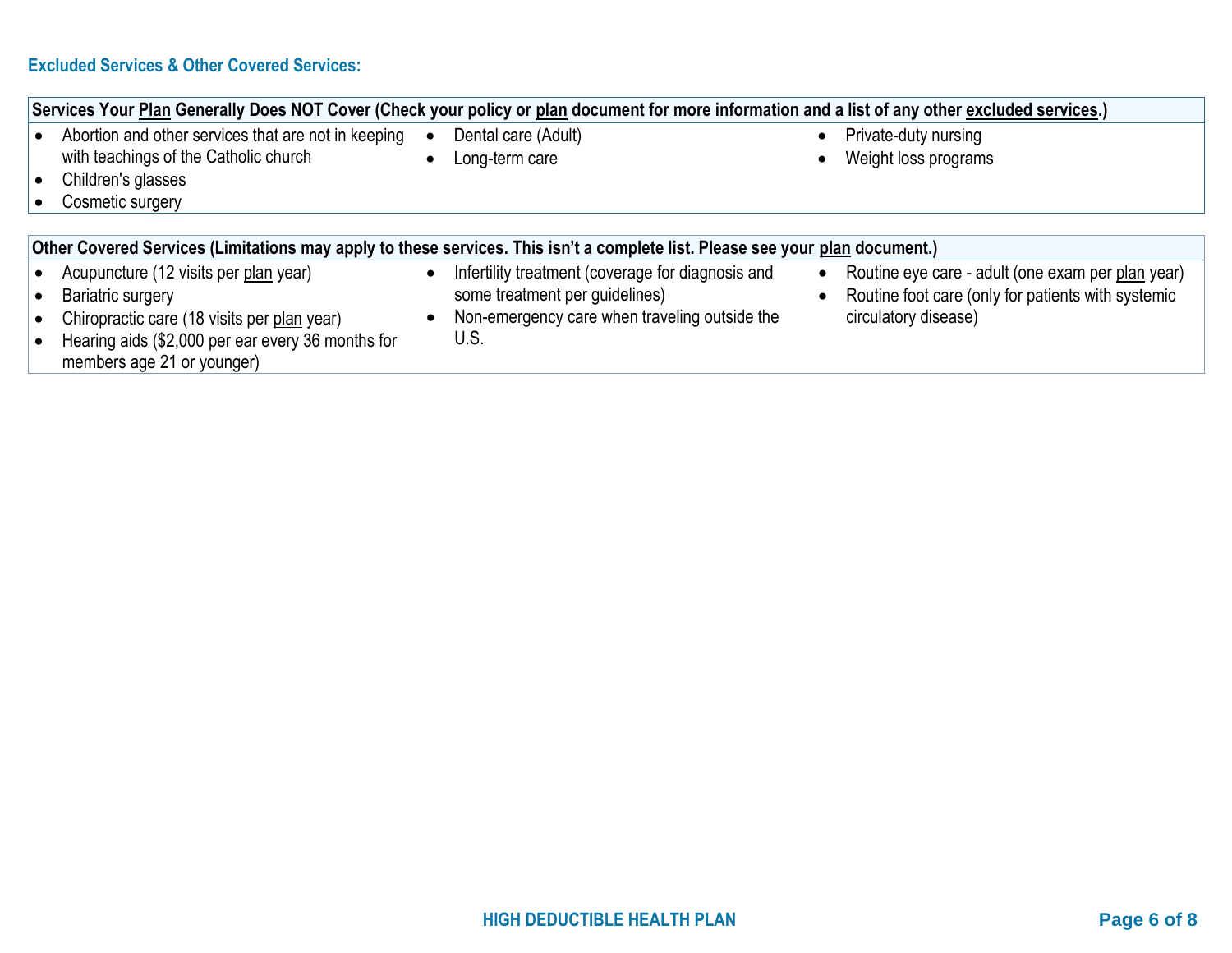Your Rights to Continue Coverage: There are agencies that can help if you want to continue your coverage after it ends. The contact information for those agencies is: the U.S. Department of Labor, Employee Benefits Security Administration at 1-866-444-EBSA (3272) or [www.dol.gov/ebsa/healthreform](http://www.dol.gov/ebsa/healthreform) and the U.S. Department of Health and Human Services at 1-877-267-2323 x61565 or [www.cciio.cms.gov.](http://www.cciio.cms.gov/) Your state insurance department might also be able to help. If you are a Massachusetts resident, you can contact the Massachusetts Division of Insurance at 1-877-563-4467 or [www.mass.gov/doi.](http://www.mass.gov/doi) Other coverage options may be available to you too, including buying individual insurance coverage through the Health Insurance Marketplace. For more information about the Marketplace, visit [www.HealthCare.gov](http://www.healthcare.gov/) or call 1-800-318-2596. For more information about possibly buying individual coverage through a state exchange, you can contact your state's marketplace, if applicable. If you are a Massachusetts resident, contact the Massachusetts Health Connector by visiting [www.mahealthconnector.org.](http://www.mahealthconnector.org/) For more information on your rights to continue your employer coverage, contact your plan sponsor. (A plan sponsor is usually the member's employer or organization that provides group health coverage to the member.)

Your Grievance and Appeals Rights: There are agencies that can help if you have a complaint against your plan for a denial of a claim. This complaint is called a grievance or appeal. For more information about your rights, look at the explanation of benefits you will receive for that medical claim. Your plan documents also provide complete information on how to submit a claim, appeal, or a grievance for any reason to your plan. For more information about your rights, this notice, or assistance, call 1-800-832-3871 or contact your plan sponsor. (A plan sponsor is usually the member's employer or organization that provides group health coverage to the member.)

## **Does this plan provide Minimum Essential Coverage? Yes.**

Minimum Essential Coverage generally includes plans, health insurance available through the Marketplace or other individual market policies, Medicare, Medicaid, CHIP, TRICARE, and certain other coverage. If you are eligible for certain types of Minimum Essential Coverage, you may not be eligible for the premium tax credit.

## **Does this plan meet the Minimum Value Standards? Yes.**

If your plan doesn't meet the Minimum Value Standards, you may be eligible for a premium tax credit to help you pay for a plan through the Marketplace.

**Disclaimer:** This document contains only a partial description of the benefits, limitations, exclusions and other provisions of this health care plan. It is not a policy. It is a general overview only. It does not provide all the details of this coverage, including benefits, exclusions and policy limitations. In the event there are discrepancies between this document and the policy, the terms and conditions of the policy will govern.

*To see examples of how this plan might cover costs for a sample medical situation, see the next section.*